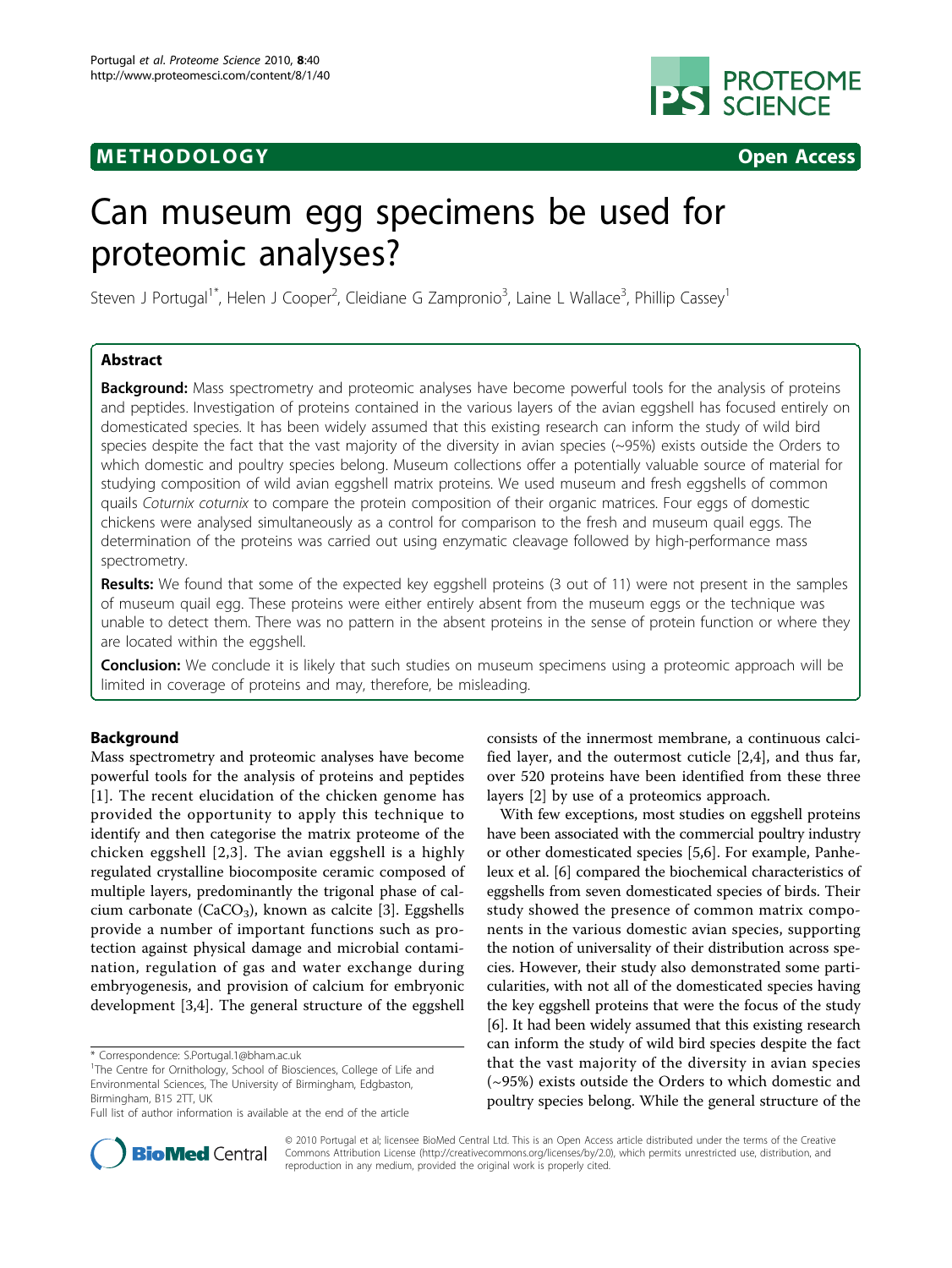eggshell is similar across all bird species, the thickness, form and size of the whole eggshell and its mineralised microstructure all vary between species [[7\]](#page-4-0). Moreover, the organic and organomineral content of the eggshell matrix that is believed to regulate eggshell mineralization differs between the domestic species that have been studied so far. For example, non-proteomic approaches have shown that the eggs of ostriches (Struthio camelus), emus (Dromaius novaehollandiae), rheas (Rhea americana) and domestic ducks (Anas p. domestica) contain speciesspecific proteins that are not found in poultry but are thought to be homologous in function, at least, to a chicken protein [[2,8,9](#page-4-0)]. Therefore, the little evidence available suggests that eggshell proteins may be present in different quantities and different forms in different species.

To answer key ecological questions as to why the structure and composition of the eggshell differ among species, it is thus vital to be able to characterise the eggshell matrix components from a number of bird species from a wide range of Orders. As a result of persecution, collecting fresh wild bird eggs was made illegal in the United Kingdom in 1954 (Wild Birds Protection Act). Therefore, museum egg specimens are an important repository of historical samples [\[10](#page-4-0)]. As such, museum egg specimens could provide an unprecedented opportunity to sample proteins from a wide range of wild bird species from a multitude of Orders.

The sampling of museum eggs has been made possible through a collaboration between the Centre for Ornithology, University of Birmingham (UK) and the Natural History Museum (NHM, Tring, UK), which made a limited number of data-poor eggs available for destructive analysis. The NHM collection is believed to be the most comprehensive in the world with an estimated one million eggs [[11](#page-4-0)]. However, it is not known if the eggshell proteins will degrade over time, and thus not be present in museum eggs of unknown age. That occurrence would make it difficult to draw conclusions as to whether a protein was simply never present in the eggshell, or absent through temporal degradation. Simple protein and DNA examination has been conducted on fossilised dinosaur eggshells [[12](#page-4-0),[13](#page-4-0)], but no such work has yet been conducted on museum bird eggs which have potentially been treated with detergents and chemicals. Therefore, the aim of this study was to use both fresh and museum eggs of common quails Coturnix coturnix to investigate how the protein composition of the two eggshell matrices compared, and to ascertain whether museum eggs are suitable candidates for study using modern proteomic techniques.

## Results

Four museum and four fresh quail eggs were analysed. Each egg came from a different clutch. For the four museum eggs, location and date of collection are; 1925

(Cornwall), between 1961-1963 (Aberdeen), 1901-1910 (England, exact location unknown) and 1911-1930 (North Yorkshire). To ensure the protein extraction procedure and protocol were effective at detecting the eggshell proteins consistently, four eggs of domestic chickens were analysed simultaneously as a control for comparison to the fresh and museum quail eggs. This ensured that any proteins not detected in the museum eggs was not a result of a methodological artefact. The fresh eggs of the chickens and quails were commercially obtained from local retailers. Four replicates were studied from each egg. As the four museum eggs were collected in the United Kingdom, it is assumed they all belong to the *Coturnix coturnix* nominate race. The four fresh quail eggs were from a quail breeder in north-Worcestershire (UK), and were also of the Coturnix coturnix nominate race.

Two protocols were used for protein extraction. The preparation of the various insoluble layers followed the previously published method, described in detail in Mann et al. [[2\]](#page-4-0). Briefly the eggshells were treated with 5% EDTA and then washed extensively with distilled water to facilitate mechanical removal of the membrane. In protocol one, the crushed calcified eggshell layer was demineralised with 10% acetic acid. Acid-insoluble material was removed by centrifugation and the supernatant, containing the soluble matrix, was dialysed against 5% acetic acid and lyophilised. A second extraction protocol was based loosely on that of Mann et al [[14](#page-4-0)]. The shell fragments were dissolved in 8 M urea, the solution was diluted to 2 M urea with 0.2 M ammonium bicarbonate, and the samples lyophilised. As we were not attempting to quantify proteins, sub samples of the shells were used.

After lyophilisation and reconstitution in a known volume, an OD (optical density) 280nm was performed to ascertain protein concentration. Fixed volumes were used for digestion as opposed to protein concentration. The samples were dried down to 0.5 ml, and the pH adjusted with 5M NaOH to pH 7.0. Added to this solution was 50 μl 10 mM dithiothreitol (DTT), prior to the samples being incubated at 60°C for 30 mins. Samples were then cooled to room temperature for a further 5- 10 mins and cysteines alkylated by addition of 50μl 50mM iodoacetamide, mixed and incubated at room temperature in the dark for 45 mins. For the first protocol, 50 μl of trypsin gold (Promega, Southampton, Hampshire, UK, 6 ng/ $\mu$ l) was subsequently added to the samples, which were then incubated at 37°C overnight (c. 14 hours). For protocol two, 4  $\mu$ l of lysyl endopeptidase was added to the solution, and left for 14 h at 23°C. The reaction mixture was then diluted to 2 M urea and trypsin added as above. The peptides were extracted and washed using millipore C18 ZipTips.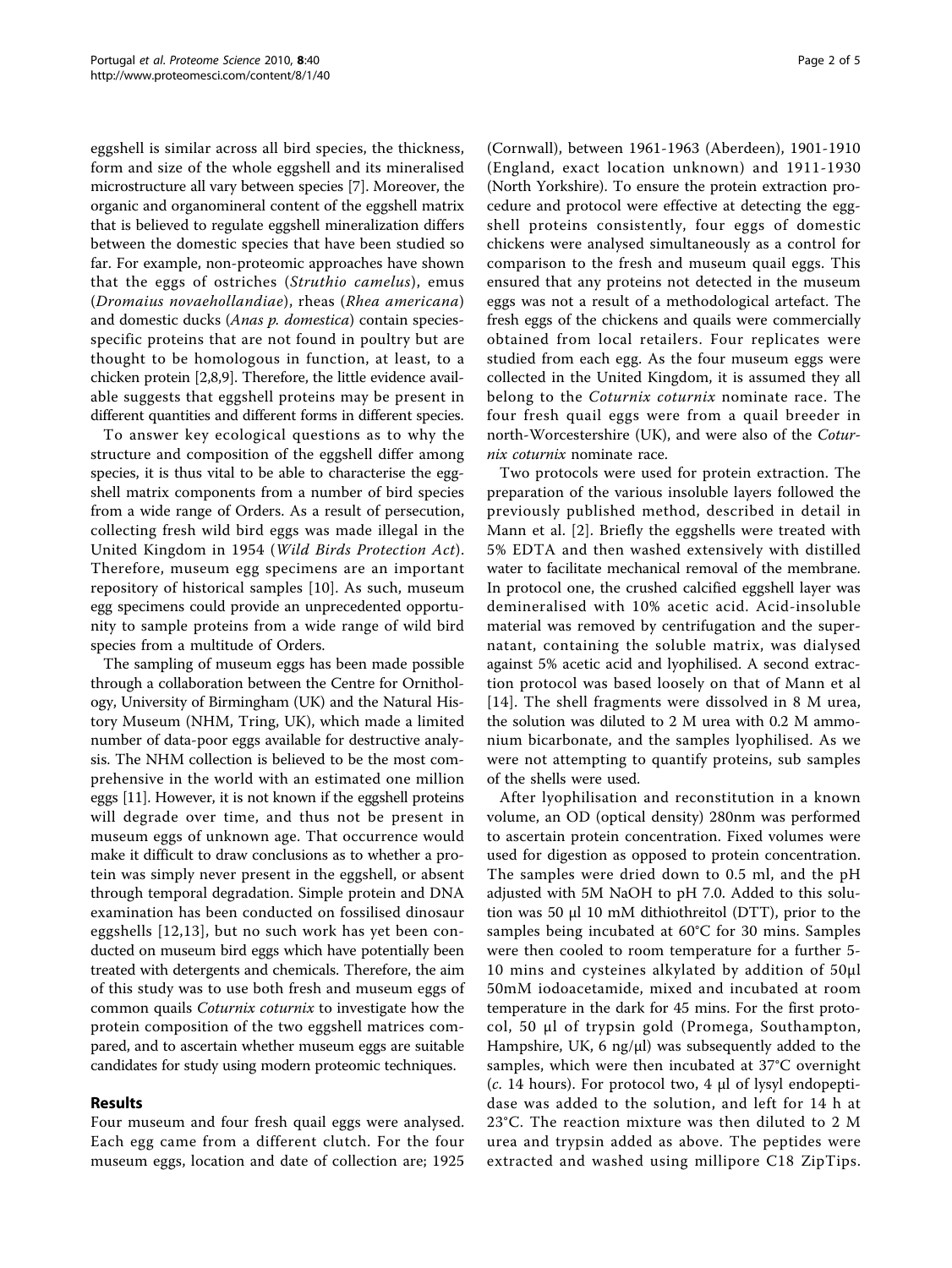Briefly, tips were prepared by pre-wetting in 100% acetonitrile and rinsed in  $2 \times 10$  µl 0.1% formic acid. Samples were repeat pipetted throughout the volume of the samples five times. The tip was then washed with  $3 \times$ 10μl 0.1% formic acid to remove excess salts and undigested protein before elution of peptides with 10-20μl of 50% acetonitrile/water/0.1% formic acid. Samples were dried down to remove the acetonitrile, and then resuspended in 0.1% formic acid solution in distilled water. All chemicals were purchased from Sigma (Gillingham, Dorset, UK) or Fisher Scientific (Loughborough, Leicestershire, UK). A 7 Tesla LTQ FT ultra mass spectrometer (ThermoFisher Scientific, Germany) were used to perform data-dependent scanning [[15\]](#page-4-0). Data acquisition was controlled by Xcalibur 2.0 software. The mass spectrometer alternated between a full FT-MS scan (m/z 380 - 2000) and subsequent collision-induced dissociation (CID) MS/MS scans of the three most abundant ions. Survey scans were acquired in the ICR cell with a resolution of 100 000 at m/z 400. Precursor ions were isolated and subjected to CID in the linear ion trap. Collision activation for the experiment was performed in the linear trap using helium gas at collision energy normalized to precursor m/z of 35% and  $q_{\text{excite}} = 0.25$ . The width of the precursor isolation window was 2 m/z and only multiply-charged precursor ions were selected for MS/MS.

Based on Mann et al. [\[2](#page-4-0),[16\]](#page-4-0), 11 key eggshell proteins were selected to test for their presence in both fresh and museum quail egg specimens (Fig. [1](#page-3-0), Additional File [1\)](#page-4-0). Database searches (Swissprot and NCBInr) were conducted using the MASCOT (Matrix Science, London, UK). Variable modifications were N-acetyl and oxidation (M). The peptide tolerance was 5 ppm and the MS/MS tolerance was 0.5Da. One missed cleavage was allowed. BLAST analysis of identified proteins was performed with the programme provided by the NBCI against the non-redundant database for all organisms. Protein identifications provided by MASCOT software were accepted if the data set contained at least two peptides with a MASCOT score  $> 25$  at  $P > 0.01$ . Subsequent reverse searches of all data showed the number of false positives to be less than 1%.

Peptide sequences and identified proteins were very similar within each species, and as such, the data presented in Table [1](#page-3-0) is for one egg of each of the species and samples (chicken, fresh quail, museum quail). The criteria for which egg is presented, was that it contained all peptide sequences that were present in the other three eggs for each species, plus any additional peptides that were identified in that egg alone. For each of the four runs, all 11 of the key eggshell proteins were identified in the fresh eggs of chickens and quails (Table [1](#page-3-0), Additional File [2\)](#page-4-0). The four museum eggs were consistent in their results, with ovocalyxin-32, ovoinhibitor and ovotransferrin consistently being totally absent (Table [1](#page-3-0)). Cystatin and ovocleidin-17 were only identified in the museum quail eggs using the urea extraction protocol, all other proteins were identified using both urea and acetic acid techniques. In the chicken, ovalbumin, lysozyme and ovocleidin-116 had the highest Mascot scores. For both the fresh and museum quails, the three proteins with the highest Mascot scores were ovomucoid, ovalbumin and ovocleidin-116 (Table [1](#page-3-0)).

## **Discussion**

The concurrent runs of the fresh eggs of chickens and quails demonstrate the technique used was sufficient to identify the 11 key eggshell proteins in fresh eggs, suggesting those not detected in the museum specimens were either no longer present in the shell or were undetectable using this proteomic approach. Osteopontin was found in the least frequency from a coverage perspective (Additional File [2](#page-4-0)), but again, was present in all three species eggs suggesting number of peptides and % coverage is not an issue relating to egg storage or time. Ovocleidin-17 was detected in quail eggs for the first time and was identified in both the fresh and museum specimens in the present study (see Additional File [3](#page-4-0) for spectra). Panheleux et al [[\[6\]](#page-4-0), see also [[17\]](#page-4-0)] had detected a band of 17 kDa through Western blotting when stained with Coomassie blue suggesting the possible presence of ovocleidin-17 in quails, which the current study has subsequently confirmed. Prior to storage, museum eggs can be chemically treated. The collection we were working with was provided by private collectors, who may use a combination of different mechanical and chemical techniques to remove egg contents. This treatment, plus the potential accumulation of exogenous particulates in storage may affect degradation of proteins [[18\]](#page-4-0). However, if this was to occur, it would be expected to happen in either the cuticle and palisade layer (PL) or the membrane (SM) of the eggshell. A 'missing' protein in the museum eggs such as ovotransferrin, for example, is predominantly found in the mammillary layer (ML), however (Fig. [1](#page-3-0)). Also, egg collectors typically prefer eggs that have been freshly laid, and will therefore not require extensive chemical treatment, as the contents of the egg will be liquid and easily removed through blowing [[19\]](#page-4-0).

A review of techniques used to remove embryos, blow eggs and treat museum eggshells found that pepsin, trypsin and wine vinegar were the most damaging to the eggshell [\[19](#page-4-0)]. We are unable to know exactly what treatment the museum quail eggs in the study received, particularly prior to admittance to the museum collection. From a proteomics perspective, trypsin and wine vinegar would be the most problematic. Wine vinegar would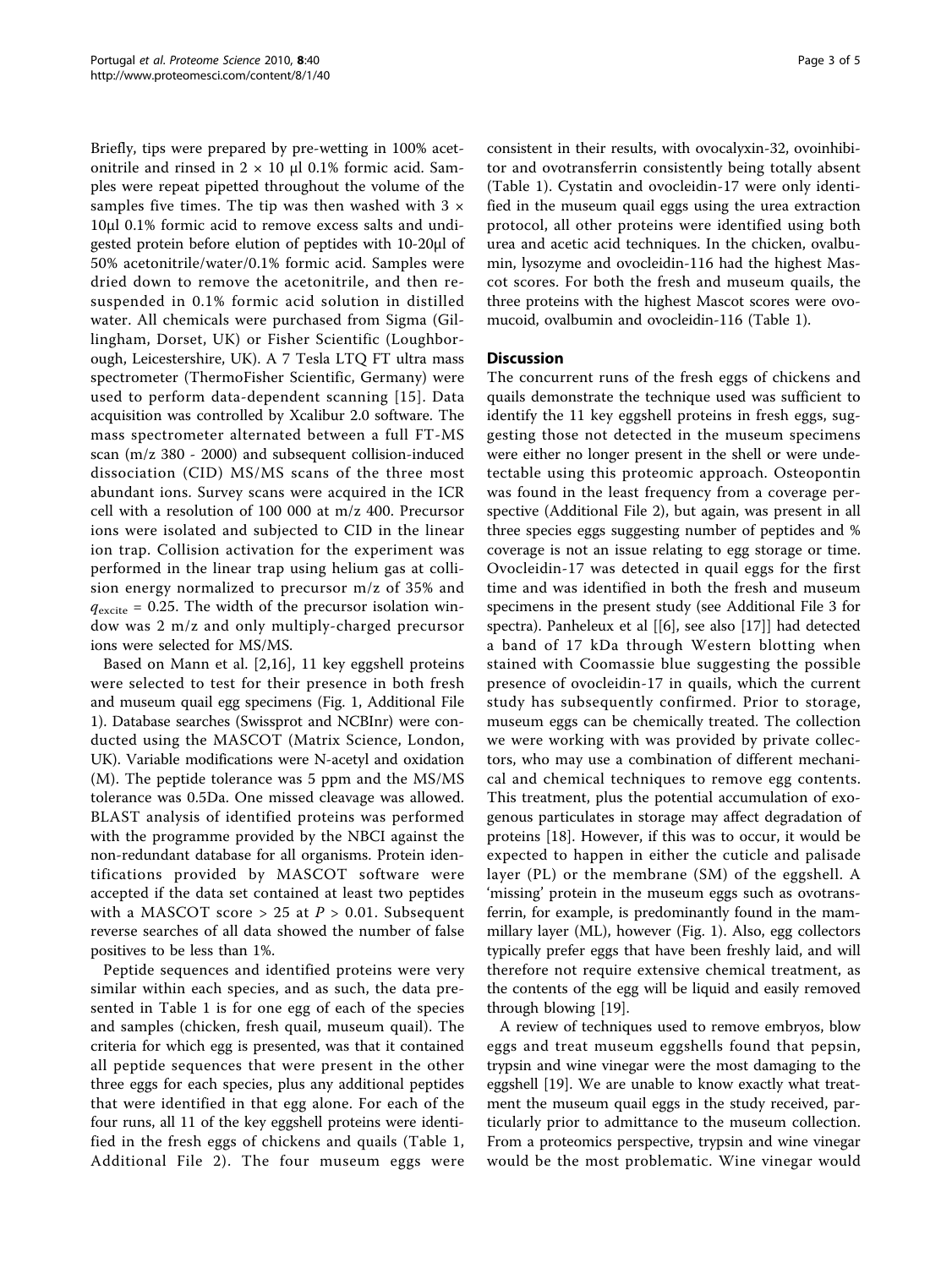<span id="page-3-0"></span>

cause acid hydrolysis of the proteins. If the eggshells had been treated with trypsin or pepsin, it is not implausible that proteins may have been partially digested in the preparation process. This partial digestion may also cause protein folding, which could prevent the trypsin from acting effectively in the present study, and result in the proteins not being detected. However, unless different proteins respond differently to partial trypsin digestion, there seems no basis why some proteins would have degraded and some not. Again, this effect would be predicted to be most prevalent on the outside layers such as the PL and SM, yet most of the proteins absent from the museum eggs reside in the ML. Bada

et al. [[20](#page-4-0)] noted that in prehistoric dinosaur bone, certain proteins didn't degrade as fast as expected because of their close association with bone material. Other factors such as environmental temperature, humidity and the type of matrix in which the molecules are contained are also known to affect the extent of protein degradation [[21\]](#page-4-0). In general, however, the absence of no clear pattern of missing proteins with respect to the layer they are located within the shell (Fig. 1) suggests factors such as storage temperature did not affect protein degradation of one specific layer of the eggshell differently. Therefore, it is likely that degradation of protein in the eggshell is a function of time, rather than storage

|                | Chicken |           |        |        | <b>Fresh Quail</b> |                |               |                | <b>Museum Quail</b> |                          |                          |        |
|----------------|---------|-----------|--------|--------|--------------------|----------------|---------------|----------------|---------------------|--------------------------|--------------------------|--------|
| Protein        | Present | No. Pept. | Mascot | % Cov. | Present            | No. Pept.      | <b>Mascot</b> | % Cov.         | Present             | No. Pept.                | <b>Mascot</b>            | % Cov. |
| Clusterin      |         | ₹         | 201    | 23     |                    | 5              | 145           | 12             |                     |                          | 39                       |        |
| Cystatin       |         | 5         | 175    | 39     | ✓                  | 5              | 134           | 31             | $\checkmark$        |                          | 40                       | 9      |
| Lysozyme       | √       | 12        | 227    | 80     | ✓                  | 11             | 315           | 75             | ✓                   | 5                        | 5                        | 34     |
| Osteopontin    | √       |           | 59     | 5      | ✓                  | 2              | 48            | 5              |                     | 2                        | 61                       |        |
| Ovalbumin      |         | 17        | 1997   | 78     | √                  | 17             | 1053          | 42             |                     | 9                        | 378                      | 20     |
| Ovocalyxin-32  | √       | 3         | 61     | 44     | ✓                  | $\mathfrak{D}$ | 129           | $\overline{4}$ | x                   |                          | $\overline{\phantom{a}}$ |        |
| Ovocleidin-17  | √       | 7         | 434    | 54     | ✓                  | 2              | 82            | 33             | $\checkmark$        | 2                        | 85                       |        |
| Ovocleidin-116 | √       | 24        | 2017   | 44     | ✓                  | 18             | 1214          | 42             |                     | 5                        | 308                      | 12     |
| Ovoinhibitor   | ✓       | 3         | 139    | 9      | ✓                  | 3              | 38            | 10             | x                   | $\overline{\phantom{a}}$ | $\overline{\phantom{a}}$ |        |
| Ovomucoid      | √       | 3         | 151    | 25     | ✓                  | 14             | 497           | 88             |                     |                          | 247                      | 38     |
| Ovotransferrin |         | 24        | 1036   | 43     |                    | $\mathcal{P}$  | 64            | 3              | x                   |                          |                          |        |

Table 1 Proteins detected in fresh chicken and quail eggs in comparison to museum stored quail eggs of unknown age

A tick mark (✓) denotes presence and a cross (✗) absence. Number of unique peptides is abbreviated to "No. Pept.". Mascot refers to the Mascot score. Further information on peptide sequences is located in Additional File [2](#page-4-0). The asterix (\*) refers to proteins that were detected only through the urea extraction technique.